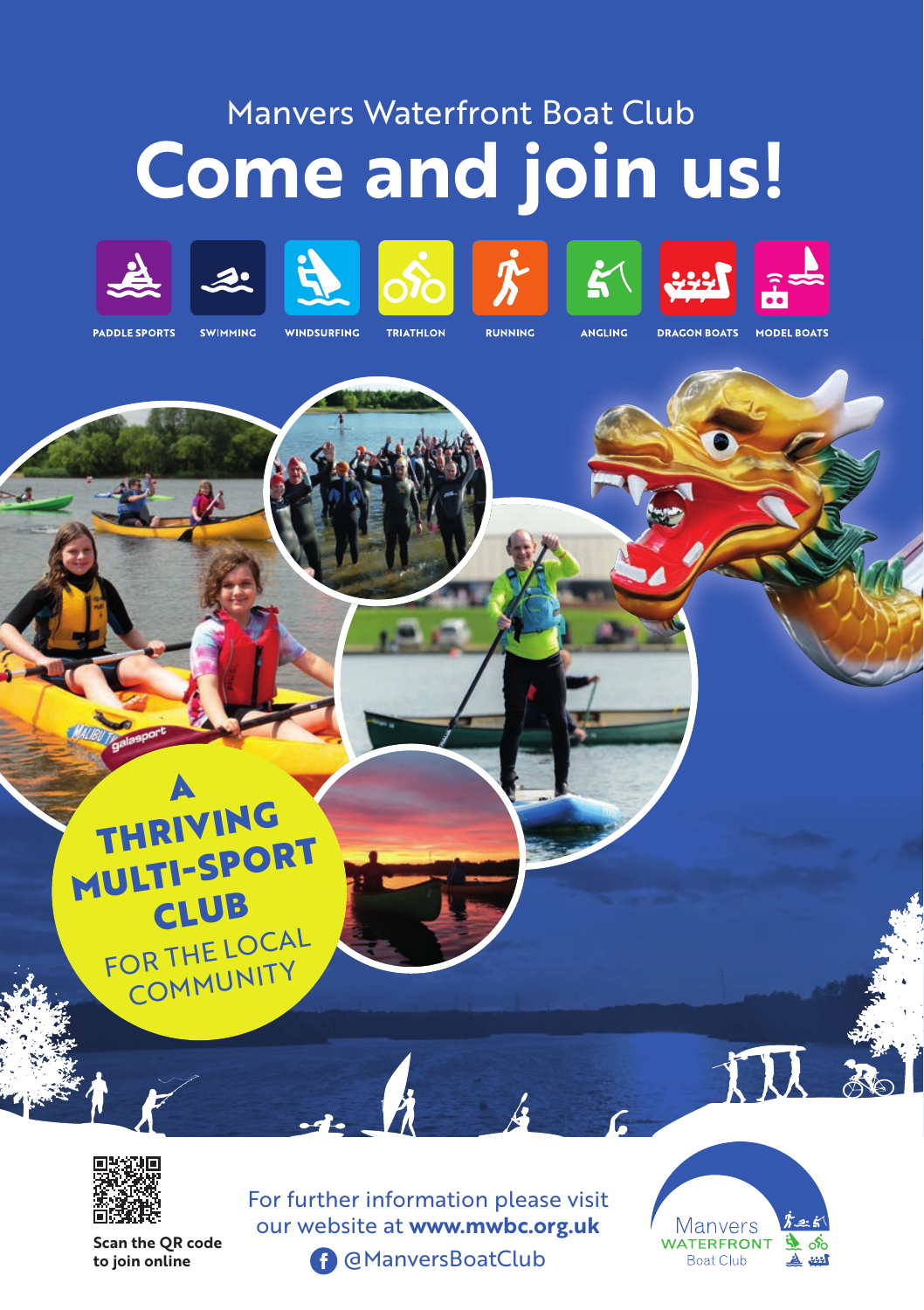# **Activities** we can offer

**We are a friendly, family orientated club offering a wide range of activities, there really is something for everyone.**

#### **PADDLESPORTS**

### **SWIMMING**

**OPEN WATER**



We have an extremely active paddlesport section offering kayaking, canoeing and stand-up paddle boarding (SUP). In addition to sessions facilities at Manvers make at Manvers Lake we run regular trips away from the lake and offer opportunities for both recreational and competitive paddlers. We welcome new paddlers of all abilities from beginner to expert.

**ManversPaddlesport**



Open water swimming is one of the fastest growing sports in the country. The clean water and great it a first class venue for anyone who wants to swim for fitness, train for an event or just give it a try. We offer lifeguarded open sessions, courses and coaching, plus a safe and welcoming environment.

**ManversOWS**



**WINDSURFING** 

Windsurfing equipment is available to experienced members of the club.

The club also has two Topper Topaz dinghies which are easy to set up and to sail and can be used by competent sailors.

#### **TRIATHLON & QUADRATHLON**

#### **RUNNING**



Members of Team Manvers regularly compete in Triathlon (swim/bike/run) and Quadrathlon (swim/ kayak/bike/run) events around the country. The club also hosts both triathlon and quadrathlon events at Manvers Lake. The club is affiliated to Triathlon England and the British Quadrathlon Association.

#### **TeamManvers**

#### **DRAGON BOATS**



Team Manvers Dragons was formed in July 2019 and went on to represent the club at two events in the national dragon boating league calendar. The club holds regular training sessions all year round. New is a wealth of team members are always welcome - no previous experience is required. Please contact the club for more information.

**ManversDragons**

#### **Why not join us now?**

It's really simple and can all be done on our website at **www.mwbc.org.uk**



Manvers is home to a large and extremely active social running section, with a programme of regular runs from the lake suitable for all levels from beginner to expert. Members of the section frequently take part in running events away from the lake, from a few kilometres up to full and ultra marathons.



#### **MODEL BOATING**



We have a small but active model boating section. Types of models sailed include yachts, scale, steam and fast electrics - tunnel hull, Vs, and hydroplanes. There experience and knowledge in most facets of modelling. Come on down and have a look.



**ANGLING**

Manvers Lake is home to a great variety of fish species, namely roach, perch, pike, bream, tench, carp, brown trout and catfish. Coarse anglers and specimen hunters alike favour the deeper areas, as ledgering is a favoured tactic for carp, tench and bream. Water depths can vary between a couple of feet to twenty plus.